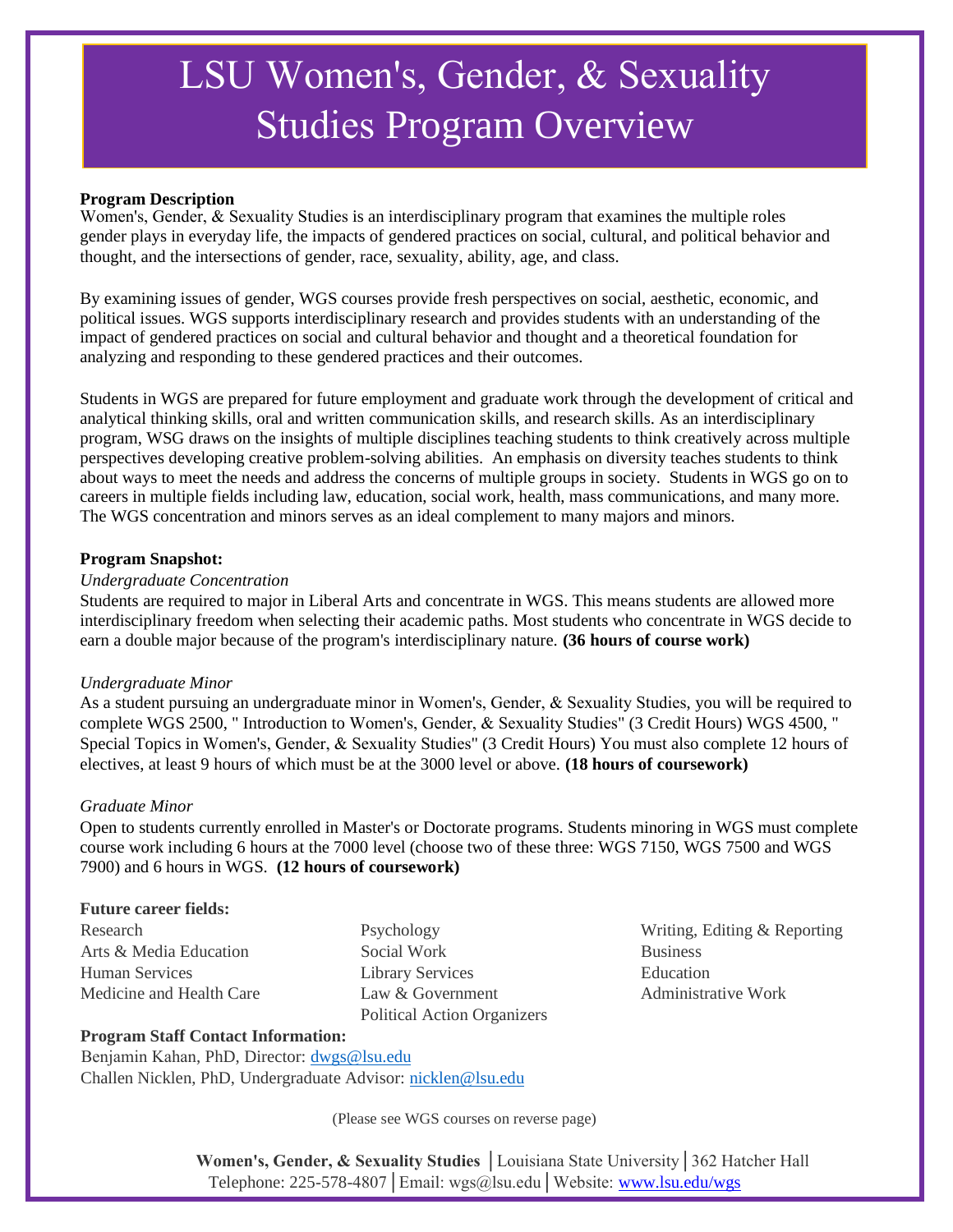## Women's, Gender, & Sexuality Studies Course Offerings

## **Women's, Gender, & Sexuality Studies**

**Courses** WGS 2200 Popular Culture and Gender WGS 2300 Gender and Health WGS 2500 Introduction to WGS WGS 2501 Honors Introduction to WGS WGS 2900 Gender, Race, and Nation WGS 3150 Survey of Feminist Theory WGS 3600 Women and Leadership WGS 4028 Gender & American Politics WGS/ANTH/GEOG 4087 Gender, Place & Culture WGS 4500 Special Topics in WGS (up to 6 hours) WGS 4541Gender and the Law WGS 4900 Independent Reading & Research in WGS WGS 7150 Seminar in Feminist and Gender Theory WGS 7500 (Special Topics in Women's, Gender, & Sexuality Studies) WGS 7900 Independent Reading & Research in WGS

 *Cross-Cultural* ANTH 2051 Introduction to World Ethnography ANTH 3401The Study of Folklore ANTH 4003 Indian Civilization of Middle and South America ANTH 4050 Black Music in America ANTH 4051 Africa ANTH 4053 African-American Cultures ANTH 4470 Folklore of the African Diaspora ANTH 4475 American Folklore EDCI 4800 Teaching in the Multicultural Classroom ENGL 3401The Study of Folklore ENGL 3674 Survey of African-American Literature ENGL 4674 Studies in African-American Literature HIST 4077 American Popular Culture REL 4800 Buddhism SPAN 3044 Introduction to Latin American SPAN 3074 Advanced Readings on Hispanic American Civilization

### **Approved Undergrad Major Electives**

| Social Sciences/Humanities                     | REL 4032 Religion, Gender, and Society        |
|------------------------------------------------|-----------------------------------------------|
| CLST 2080 Women in Antiquity                   | SOCL 4463 Gender and Crime                    |
| <b>CMST 3115 Gender and Communication</b>      | SOCL 4521 Sociology of Gender                 |
| ENGL 2593 Images of Women                      | SPAN 4100 Women Writers of the Hispanic World |
| ENGL 3593 Women and Literature                 | SW 2500 Intro to LGBTQ Studies                |
| ENGL 4493 Women and Folklore                   | THTR 4021 Gender and Sexuality in Performance |
| ENGL 4593 Seminar in Women's Studies           | WGS 2200 Popular Culture and Gender           |
| FREN 4090 French and Francophone Women Writers | WGS/POLI 4028 Gender and American Politics    |
| HIST 4079 Women in U.S. History                | WGS/ANTH/GEOG 4087 Gender, Place, and         |
| KIN 2600 Human Sexuality                       | Culture                                       |
| PHIL 4949 Topics in Philosophy of Gender       | WGS 4541 Gender and Law                       |
| REL 3300 Women and Religion                    | WGS 4900 Independent Reading and Research     |